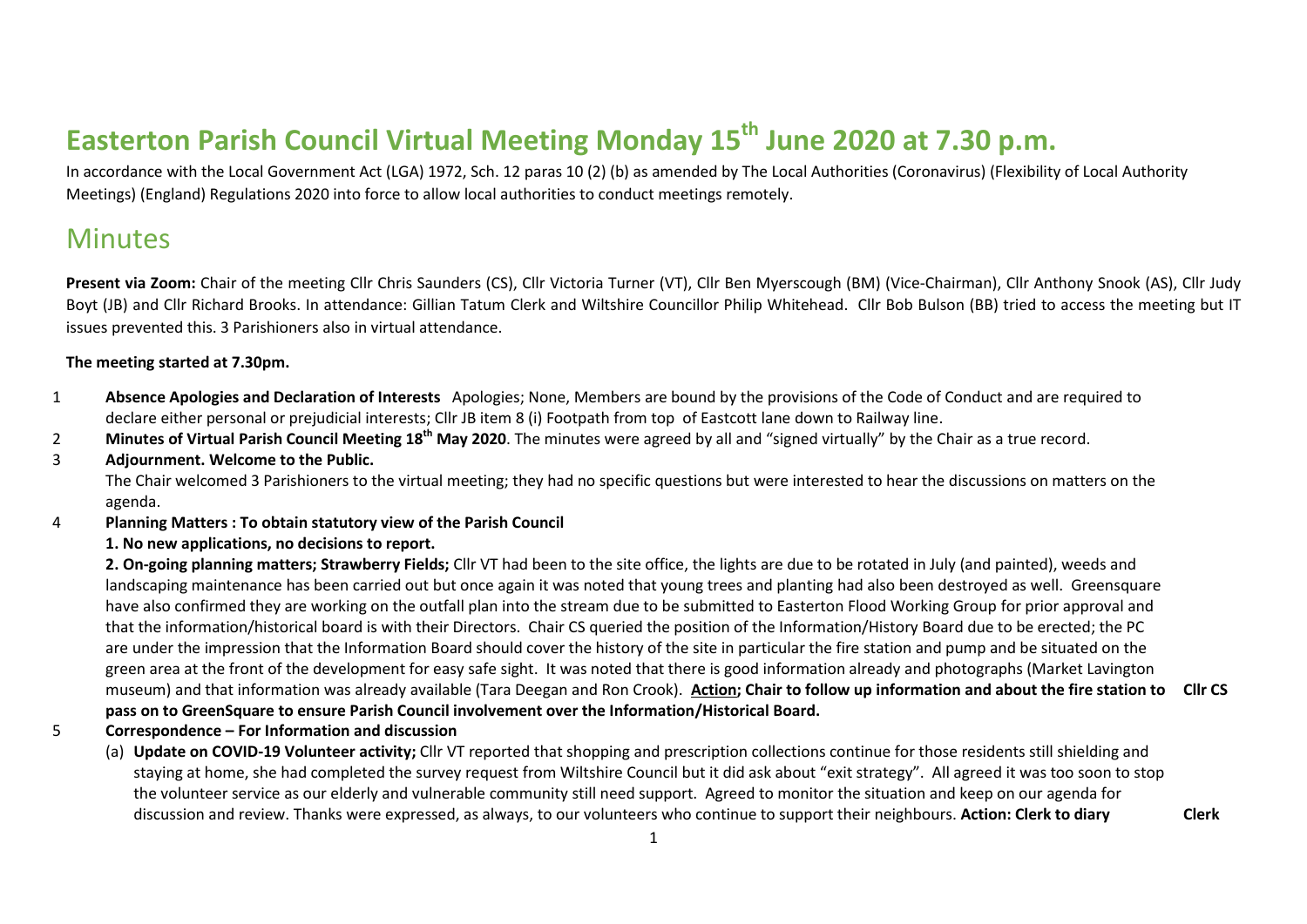**(b) boomCast Update;** One new sign up for the system, it was also suggested Wiltshire Councillor Philip Whitehead may find it useful to receive the EE. Parishioners on the virtual meeting were asked how they found boomCast system; all said after initial problems they received and valued the electronic messaging service. It was noted that information on boomCast would be going on the new website. **Action; Cllr AS to sign up Cllr PW**

**Cllr AS**

**Cllr JB**

**Clerk**

**Clerk**

**Cllr CS**

**Clerk**

- **(c) Electronic Echoes (EE) update;** Cllr JB reported that we are on issue 6 now , still sending out every 2 weeks at the moment as lots of COVID-19 update information (special thanks to Wiltshire Council) and was including good news stories as well. Parishioners in virtual attendance welcomed the twice weekly information at the moment as so much happening but assumed when normality was back with us , it would move back to once a month. **Action; Cllr JB to continue excellent work with editing EE but to review how often it is sent out, reverting back to monthly in due course.**
- **(d) Shield Wiltshire;** Ron Crook had taken on the offer from the charity Shield Wiltshire (to identify businesses in the parish that could benefit from the supply of free face shields/visors). Unfortunately the Clerk had been contacted by the Charity as they no longer met certifiable standards for the equipment they could not be supplied to businesses. The Charity were therefore winding up their operation.
- **(e) Grant for Defibrillator Action;** Heart Charity are offering a £200 Parish Grant for a Defibrillator. We already have one outside the Pub but an additional one by the village hall would be useful particularly with the increase in parishioners with the strawberry fields development. It was noted we already have an arrangement with the NHS for our current one and it may be easier to have both provided by the same provider (to cover maintenance and training). Agreed to review costs for comparative purposes. **Action; Clerk to find out costs involved.**
- **(f) Notification from Defence Infrastructure Organisation re work on Salisbury Plain for Ash Die Back 2nd Phase;** Cllr RB informed that the next phase of felling work undertaken by DIO contractor Landmarc will only affect the Parish when felling starts alongside roads as this may result in road closures affecting parishioners travel including the A345 (Avon Valley) – he will notify us when this will be likely. He suggested an update for the EE's to keep people informed why this has to take place. Cllr PW also requested a line be added to cover the work Wiltshire Council will also be doing to survey and fell dangerous trees adjacent to public highways (some villages may be highly visually impacted with the felling of diseased ashes). **Action; Cllr RB to update when appropriate and provide info for EE. Cllr RB**
- 6 **Governance and Procedures**
	- (a) **Register of Interests completed for Cllr RB;** he is now a fully co-opted Parish Councillor
	- **(b) Councillor roles and Responsibilities;** Clerk had circulated updated list, CATG Cllr VT (but only attended once) Cllr AS will also support this. Cllr RB will undertake Governance responsibility. **Action; Clerk to issue new list**
	- **(c) Burial Ground, Review of Rules, responsibility of PC Volunteer and Privacy Statement**; discussion about meeting GDPR requirements regarding holding data for the burial ground as undertaken kindly at present by a volunteer. It is a main council responsibility for managing the burial ground and maintaining the records accordingly. At present our documents refer to submission direct to the Parish clerk but these duties undertaken by the volunteer. **Action; Cllr CS to discuss GDPR requirements with volunteer**
	- **(d) Clerk Training CiLCA qualification and membership;** £66 plus VAT for each of the Parish Councils to contribute; motion "to support the training for the Clerk" all agreed. **Action; Clerk to inform WALC.**
- 7 **Parish Finances – Updates and for Approval** 
	- **(a) May 2020 Bank Reconciliation**; Approved. Closing Balance; £27,480.48 but unpresented cheques to the value of £2,849.
	- (b) **May Budget spend;** Clerk reported that we have spent this month on Boomerang system (VAT payment), Zoom subs, AGAR Internal Auditor , clerk expenses and money on the masks for volunteers (using the grant from CFWS).
	- **(c) Homeworking increase payment for Clerk;** Clerk reported increase in homeworking payment by the Govt. and advice from NALC/WALC from £4 per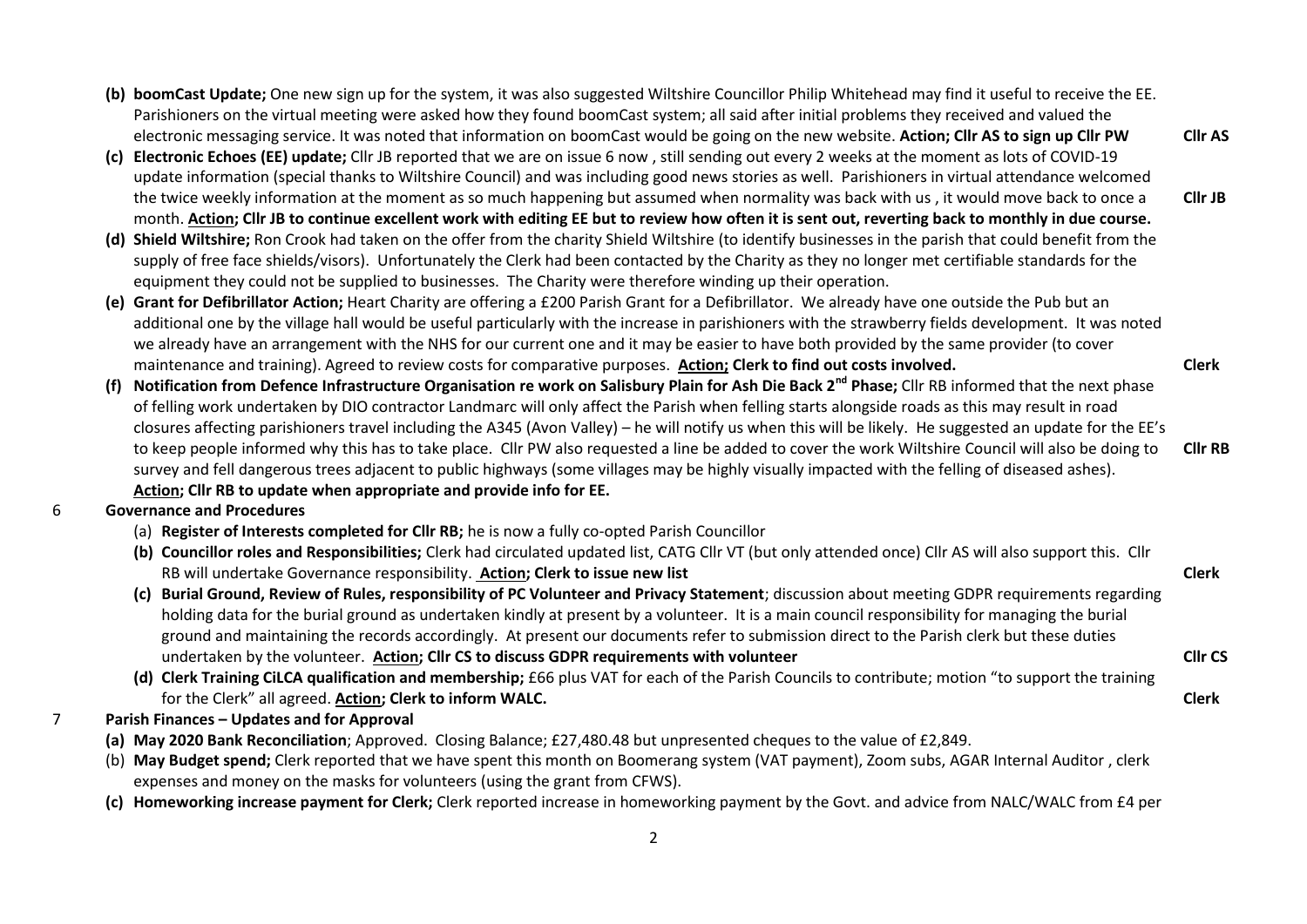week to £6 per week backdated to April. Therefore this will equate to £26 per month (rather than £17.33). Motion to sanction this increase in line with govt. requirements; all agreed**. Action: Clerk to claim backdated payment and use the new rate in her monthly claims.**

- (d) **Cheques to be signed/ratified; Ch. No. 1653 £120 VAT Boomerang I Comms. Ltd, Ch. No.1655 £14.39 Zoom Subscription, Ch. No. 1656 AGAR Internal Auditor, Ch. No. 1657 £16.32 Clerk Expenses, Ch. No. 1658 £108 Fast Hygiene Ltd. Ch. No. 1659 Hills Waste £309.50 (£51.58 VAT) for waste collection burial ground. [Clerk has asked for monthly bin collections instead of fortnightly and expecting a reduction accordingly to the costs].**
- **(e) AGAR;** All forms now completed, and signed off by Internal Auditor and had been distributed to Councillors. Clerk reported headlines gross income for 2019/20 £22,292, gross expenditure 2019/20 £16,095. **Motion; "to agree formally the AGAR details"; all agreed .Action; Chair to sign off in appropriate places and pass to Clerk. Section 4 to be submitted to external auditors for 30 June deadline, complete form to be published 1st July on new website (subject to it being live) and will also at this time be put on notice boards for 30 day period of public consultation in relation to the AGAR requirements.**

**Cllr CS/Clerk**

**Cllr JB**

**Cllr CS**

- 8 **Highways & Byways Issues**
	- **(a) Footpath from Top of Eastcott lane down to Railway line;** Cllr JB (declared a non-pecuniary interest in that she lives close to this route) the route is very difficult to walk as it is very overgrown but protected wildlife in the vicinity so cannot be cut back, the route leads to a dead end with the railway line and presents a dangerous route as walkers try to use it and then see if they can get across the railway line. The route is a dangerous dead end. There are 2 other routes that do cross the railway, legitimately and safely in the vicinity so making a good case for this route to be redundant. Cllr JB worried about users, as is the landowner (often results in trespass looking for a way around the unpassable stretch). Cllr PW reported there is a mechanism to stop up old redundant routes if a clear case (although a potentially complicated process). **Action; Cllr JB to email details to Cllr PW who would pass on to highways/byways at Wiltshire CC to assess and advise next steps.**
	- **(b) Bridleway MLAV1B (Parham Lane) vandalism;** Cllr BM reported that although this was within Market Lavington Parish it was worth highlighting as extensive graffiti on the trees and wanted to know if others were aware and if complaints received? **Action; Chair to write to ML Chair to highlight the situation**
	- **(c)** Parish Steward update; Kevan Surgenor, will be here on the 17<sup>th</sup> June, Cllr VT having a pre-meeting with him as extensive work to do and to explain locations (as new). Lots of areas with high growth that needs cutting back. Cllr RB mentioned 2 additional areas; Hedge exiting Easterton near Brackland and the tree at bottom of White Street; **Action; Cllr AS will visit appropriate landowners to ask verbally in the first instance when clearing will be carried out. 2nd stage is a letter to be sent from the Clerk to ask for work otherwise the PC will arrange for the work to be carried out and charge the owners. In addition Footpath 6 requires clearing work (despite being highlighted previously); now a fence is also starting to obscure the route. Action; Cllr AS to approach the landowner/s with hedging along East6, Cllr VT to liaise with Clerk to issue letter (s) as required. Cllr BB (although not able to be virtually present), had highlighted the need to cut back vegetation outside the Grange across the stream and Cllr VT noted to be Cllr VT Cllr AS Cllr VT/Clerk**

**added to PS list.**

- **(d) Parish Gardener update**; Cheque has been issued as has carried out a lot of work that was scheduled**.** Still difficulties with Footpath Easterton 6 need action from the landowners (as noted above). Several other residents could also undertake their maintenance works to make sure that the work of the Parish Gardener is not in vain and can concentrate on other parts of the village. A reminder to be put in the next Easterton Echoes for residents to be responsible for their cutting to not obscure footpaths and rights of way**. Action; Parish Clerk to liaise with Cllr VT re letters Clerk/Cllr VT Cllr JB**
	- 3